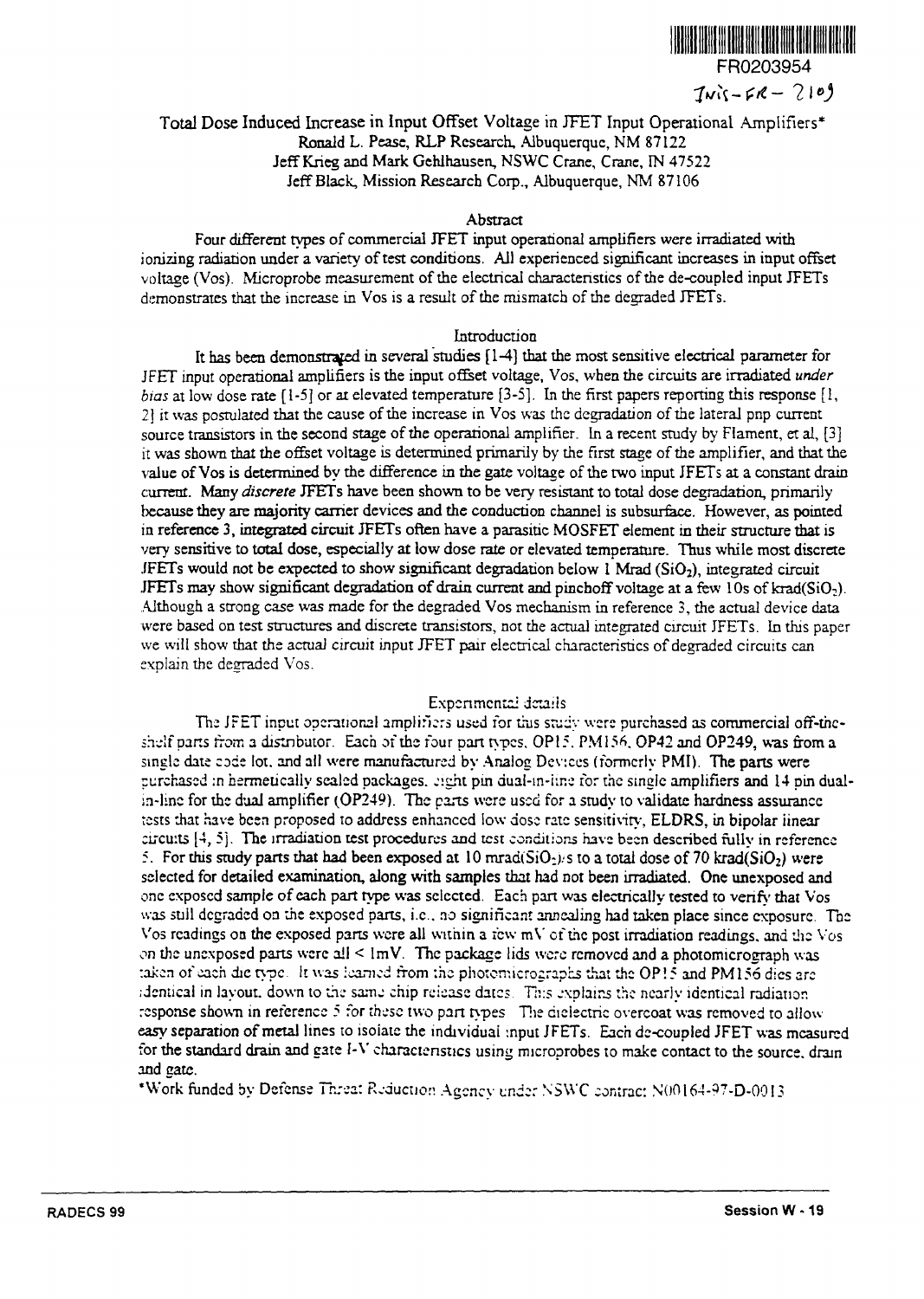### Experimental Results

The gate characteristics were measured by monitoring the drain current, Id, vs. gate voltage,  $V\epsilon$ , for several steps of source to drain voltage, Vds, from 0V to  $-5V$ . Vg was swept from 0V to 3V. The cate characteristics (at Vds = -5V) for the two input JFETs, J1 and J2, are shown in Figures 1-4 for the four parts types, OP42, Op249, OP15 and PM156, respectively. The two curves with solid circles and squares are for the unexposed circuit (U) and the two curves with solid triangles and diamonds are for the exposed circuit  $(X)$ . Each of the I-V characteristics are shown on semilog plots to emphasize the subthreshold region and more clearly show the pinchoff voltage, Vpo. In Figure 1 the OP42 shows a large shift in Vpo of about 0.7V. The degradation of Vpo for the other exposed JFETs is much less. In all four cases, however, the two exposed JFETs show a separation of the curves, whereas the two unexposed curves are nearly identical. To better show the separation of the exposed JFET pairs, the I-V charactenstics are shown as linear plots in Figures 5-8 with the scales expanded. The separation of gate voltages for J1 and J2 at a fixed drain current determines the value of Vos. Table 1 is a comparison of the post irradiation value of Vos and the separation of  $Vg(J1)$  and  $Vg(J2)$  for each of the part types showing the excellent correlation between post rad Vos and the difference in gate voltages.

|                  |      | Table 1. Comparison of post rad Vos and $Vg(Jl) - Vg(J2)$ |
|------------------|------|-----------------------------------------------------------|
| Circuit type     |      | post rad $Vos$ $Vg(Jl)$ - $Vg(J2)$                        |
|                  | (mV) | (mV)                                                      |
| OP42             | 35   | 28                                                        |
| OP249            | 15   | 10                                                        |
| OP <sub>15</sub> | 32   | 38                                                        |
| <b>PM156</b>     | 33   | 40                                                        |

#### **Conclusion**

In this study we have presented data that provide direct support for the conclusions drawn in reference 3 concerning the source of the total dose induced change in Vos in JFET input operational amplifiers. Microprobe electrical measurements on de-coupled input JFETs in actual irradiated JFET input **operational** amplifiers **have demonstrated that the Vos can be explained** by **the difference in** the **gate** voltage of the input pair at a constant drain current. In the final paper **we** will show cross sections of the actual circuit JFETs to identify the parasitic MOSFET that causes the degradation of the JFET. We will also show the results of SPICE circuit smulations that show how the degraded JFET electrical characteristics give rise to the post irradiation Vos.

#### Acknowledgements

The authors would like to thank Mike Strizich and Kevin Berger of Analytical Solutions, Albuquerque for sample preparation and electrical characterization of the circuit JFETs.

#### References

1. Johnston, A. H., B. G. Rax and C. 1. Lee, "Enhanced damage in linear integrated circuits at low dose rate", IEEE Trans. Nucl. Scl., Vol. 42, pp. 1650-1659, Dec 1995.

2. Johnston, A. H., C. I. Lee and D. C. Shaw, "Using commercial semiconductor technologies in space", RADECS 95 Proceeding, IEEE catalog 95TH8147, pp. 175-182.

3. Flament, O., et al, "Enhanced total dose damage in junction field effect transistors and related linear integrated circuits", IEEE Trans. Nucl. Sci., Vol. 43, pp. 3060-3067, Dec 1996.

4. Pease, R. L., et al, "A proposed hardness assurance test methodology for bipolar linear circuits and devices in a space ionizing radiation environment", IEEE Trans. Nucl. Sci., Vol. 44, pp. 1981-1988, Dec. 1997.

5. Pease, R. L., et al, "Evaluation of proposed hardness assurance method for bipolar linear circuits with enhanced low dose rate sensitivity (ELDRS)", IEEE Trans. Nucl. Sci., Vol. 45, Dec 1998.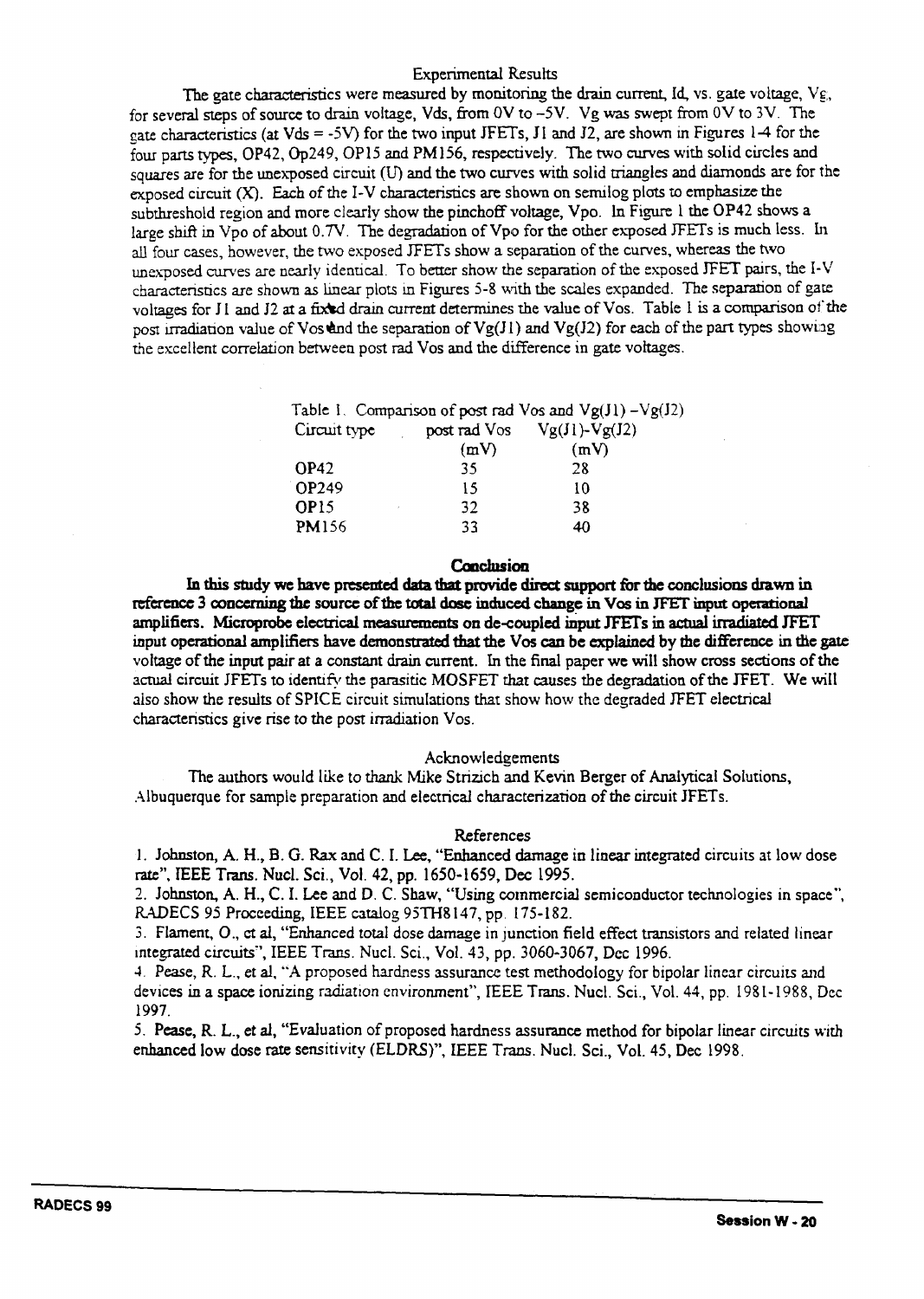